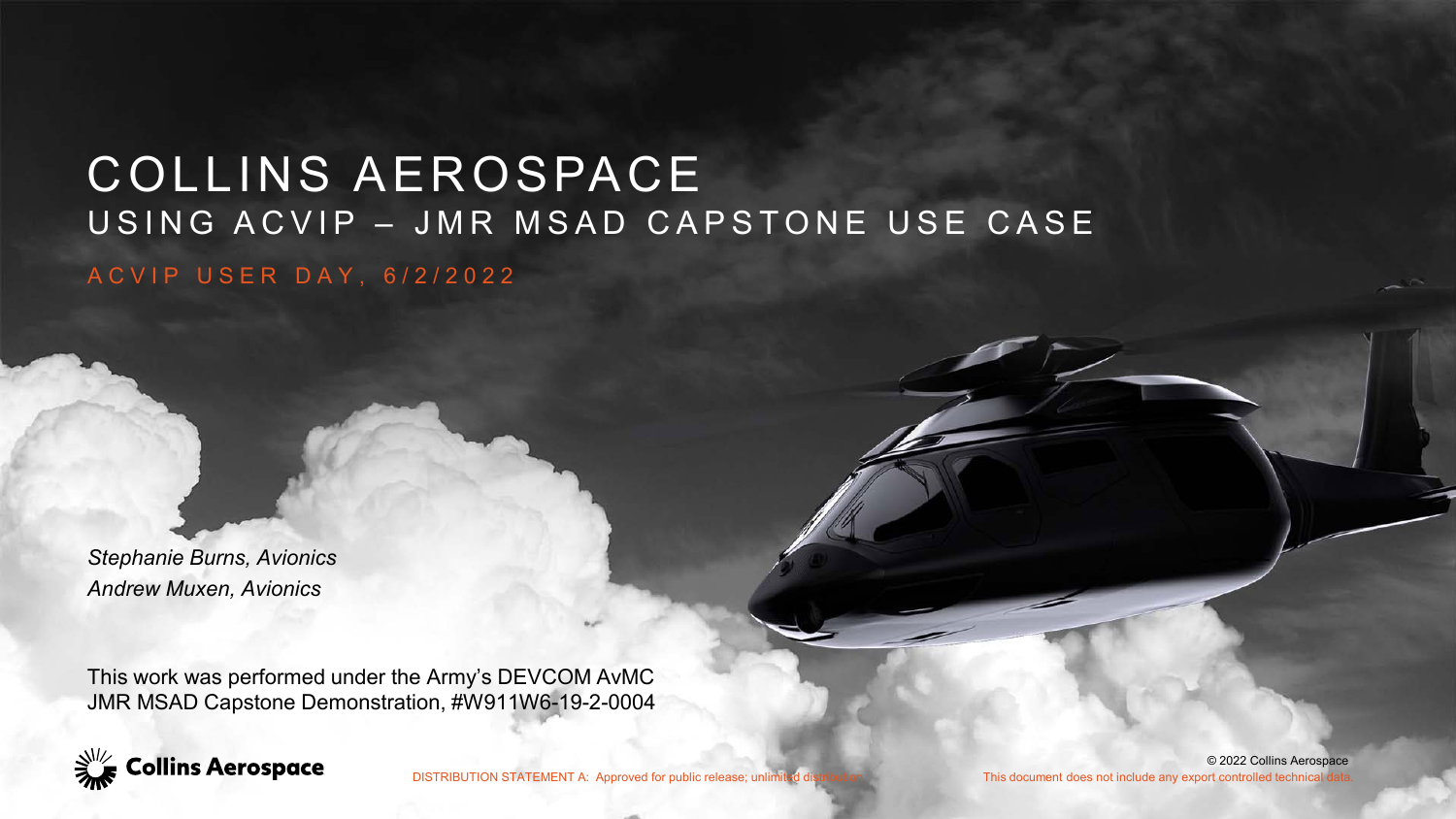### OVERVIEW

- JMR MSAD Capstone is an Army science and technology program setup specifically to generate lessons learned in the specification and integration of reusable software components
- Three integrators participated using two different organizational approaches
	- External architect role interfacing with integrator
	- Collaborative architecture development between two integrators



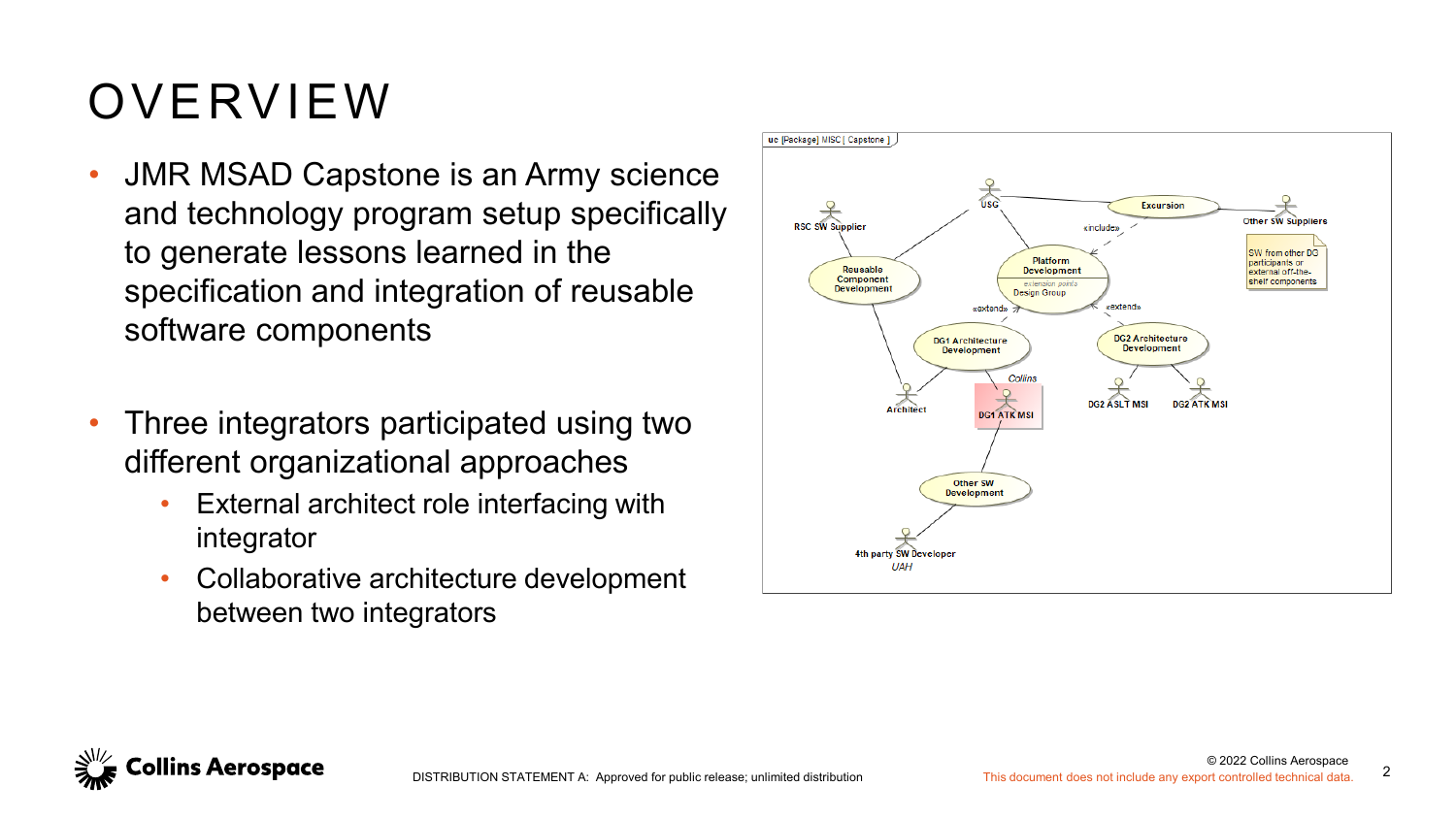### OVERVIEW

- RSC SW supplier provided four software components to all MSIs
	- Correlation and Fusion
	- Route Planning and Monitoring
	- Risk Determination
	- Platform Configuration and Performance
- $\cdot$  4<sup>th</sup> party SW developer provided additional required component and its model
	- Extend our lessons learned
- Excursions modified original integration
	- Evaluate impact of having framework when adding, replacing, or updating software



#### This briefing summarizes how AADL and ACVIP facilitated this effort

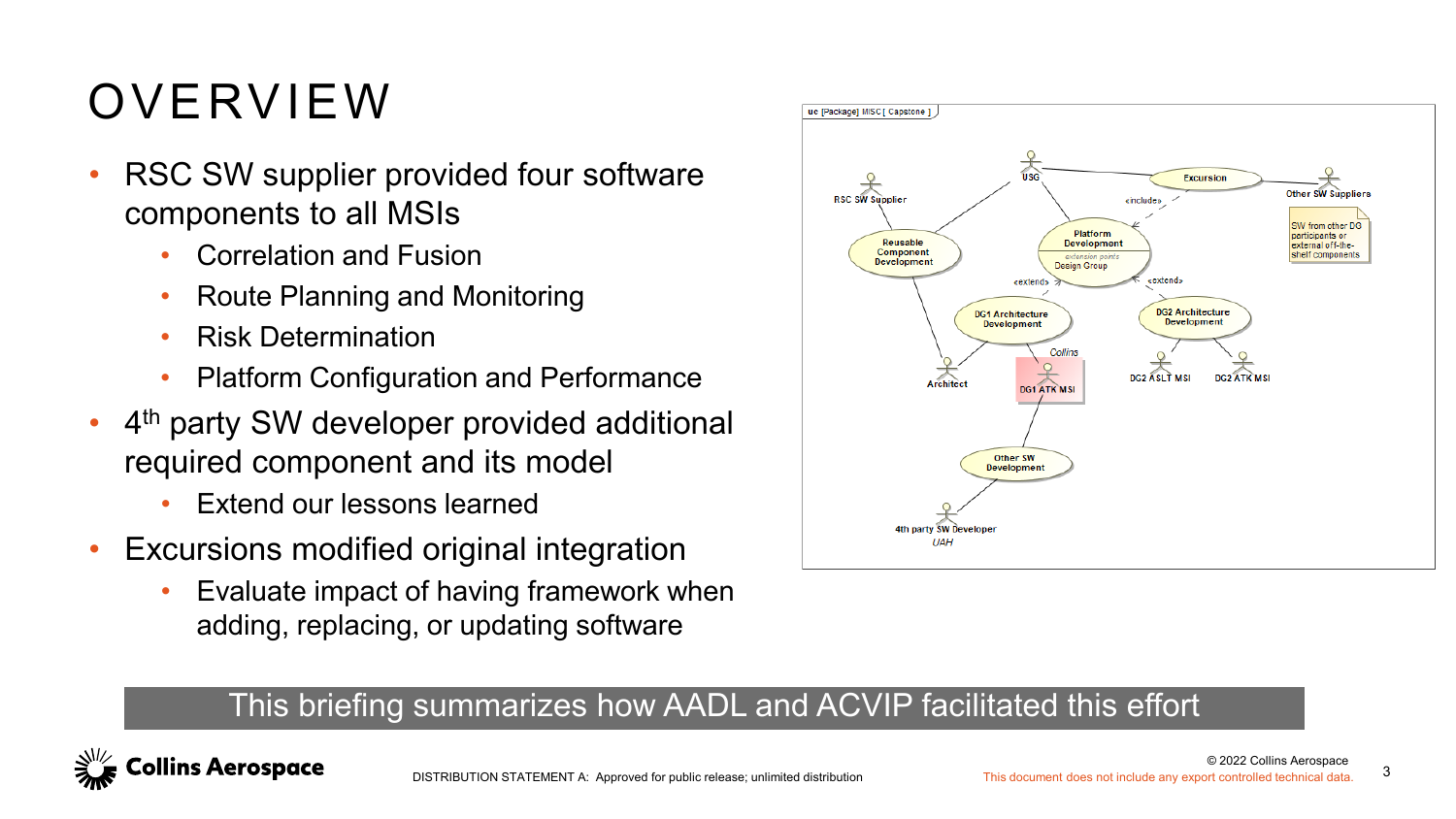### CAPSTONE FRAMEWORK

- SysML models
	- All MSIs received GFI models
		- PEO AVN architecture (RefArch) and performance spec
		- Reusable components SysML model
	- Each design group developed Family of System architecture model (ObjArch)
	- Each MSI developed system architecture model (SysArch)
	- Each MSI develop system design model
- RSC SW supplier and  $4<sup>th</sup>$  party SW Developer provided
	- AADL models with their own analysis results
	- FACE data models and object code
	- Users guide and source code
		- Limited access to RSC source code internally
- SysML to AADL tool generated overall system AADL model
	- Internal tool used until Adventium tool became available
- Integrated SW Supplier's AADL models into system AADL model for analyses

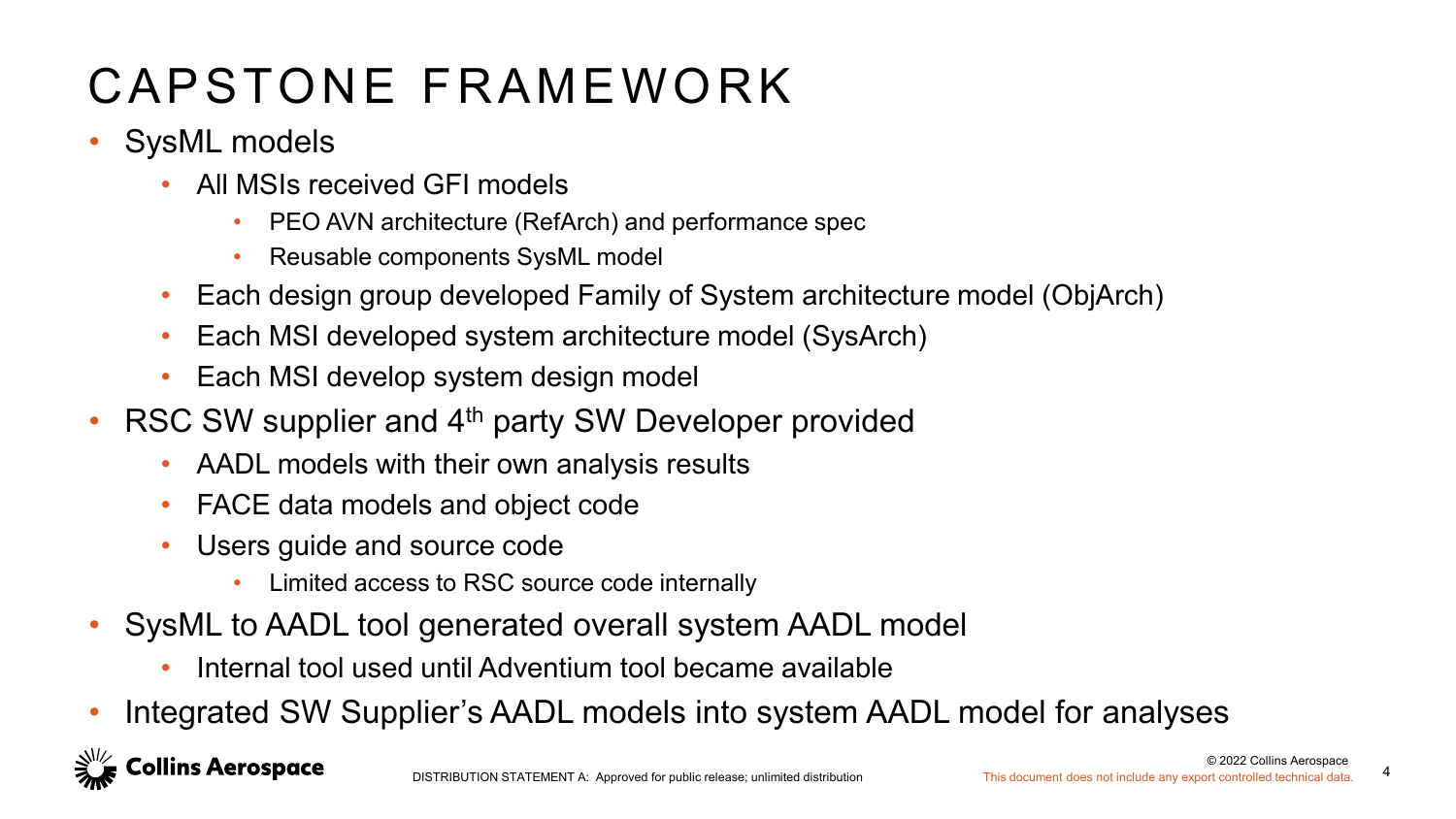### CAPSTONE ACVIP ACTIVITIES

| <b>Purpose</b>                                                      | <b>Tool Used</b>                 |
|---------------------------------------------------------------------|----------------------------------|
| <b>Analyze Compatibility between</b><br>Interface Types             | <b>OSATE</b>                     |
| <b>Analyze Power Requirements</b><br><b>Calculate Weight Totals</b> | <b>OSATE</b>                     |
| End-to-End Flow Latency                                             | OSATE, FASTAR™ Schedulability    |
| Analyze Software Resource Budget<br>and Utilization                 | <b>OSATE, FASTAR Utilization</b> |
| <b>Security Risk Management</b>                                     | <b>RMF</b>                       |
| <b>Fault Impact Analysis</b>                                        | <b>EMV2 Fault Tree Analysis</b>  |
| <b>Behavior</b>                                                     | AGREE, CAMET™ SLICED             |

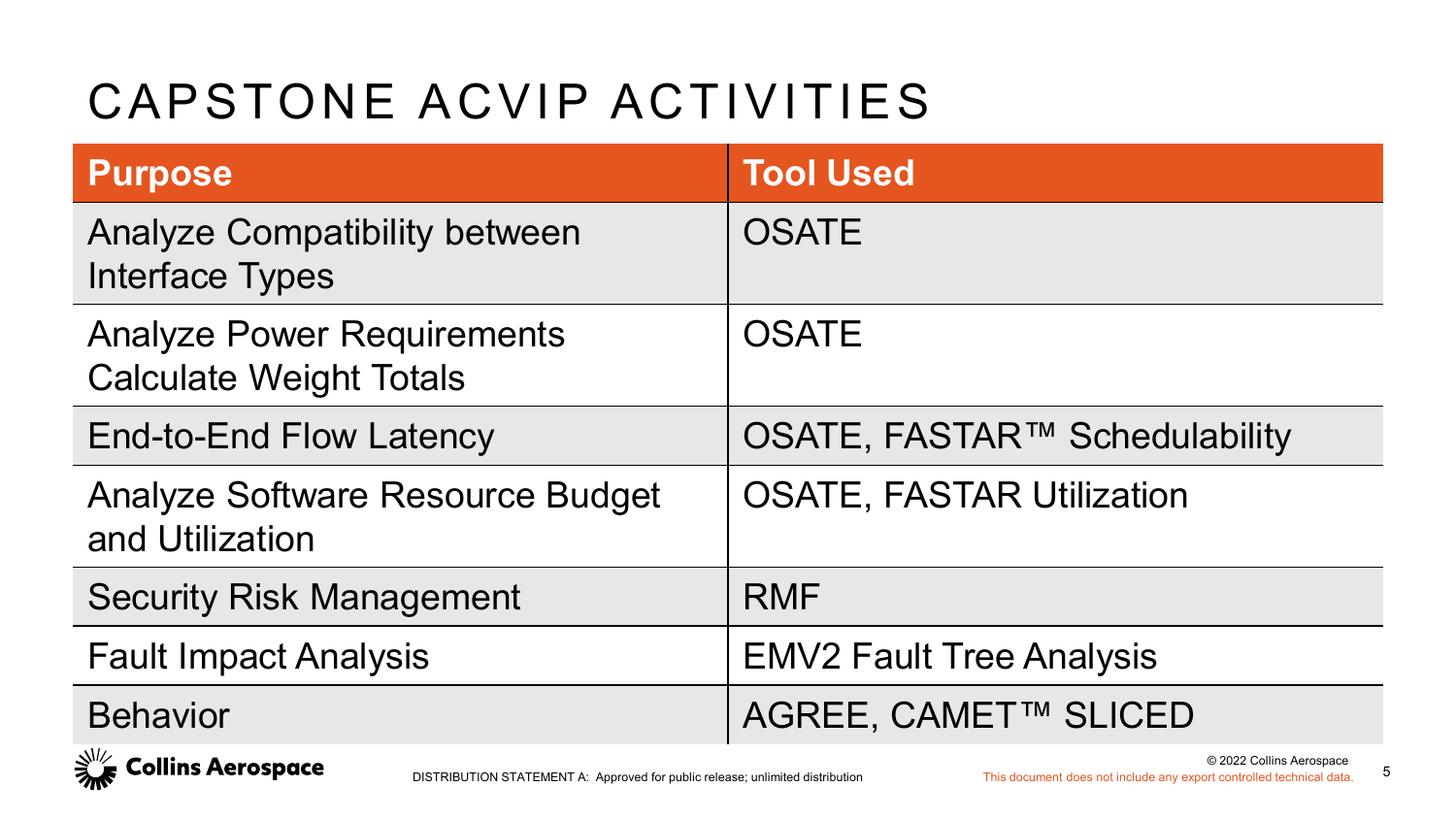#### [HTTPS://GITHUB.COM/LOONWERKS/AGREE](https://github.com/loonwerks/AGREE) ASSUME GUARANTEE REASONING ENVIRONMENT (AGREE)

• AGREE statements resolve behavior ambiguity using formal logic



#### Ensure elements zeroize only when a trigger occurs

guarantee "The Mission System shall output Proxy Zeroize Status as 'IN PROCESS' or 'ZEROIZED' if and only if Initiate Zeroize In is TRUE" : (zeroize state = IN PROCESS or zeroize state = ZEROIZED) <= > Initiate Zeroize In = true;

#### Resolved by eliminating potential trigger behavior in system

assume "A falling edge shall occur in the input stream for Remove DTU Keys Trigger if and only if the previous state of Zeroize Status was ZEROIZED" : true -> falling edge <=>  $pre(DTU NDO Data Out.Zeroize Status) = ZEROIZED;$ 

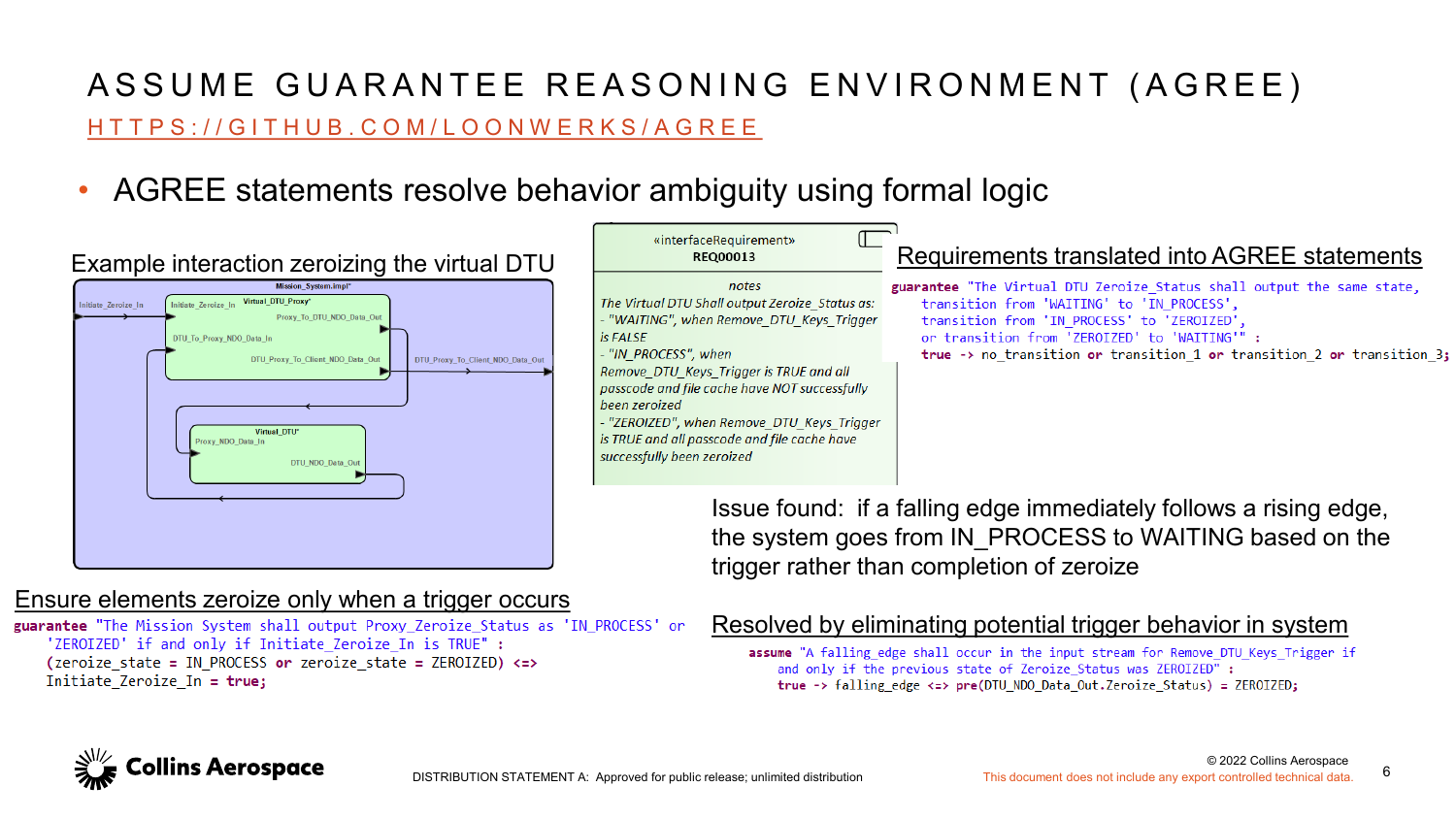### WHAT WE LEARNED

#### WHAT WORKED WFIL

- Use of a "harness" to extend system model to each specific analysis type
	- Smaller individual model files
	- Easier to maintain separate analyses
- RSC SW Supplier's AADL models were detailed which allowed mining data flows (inputs to outputs) present in the implementation
- 4<sup>th</sup> party SW integration found errors early during specification due to modeling
- Using OSATE's static analysis of interface types to indicate incompatibility of interfaces defined

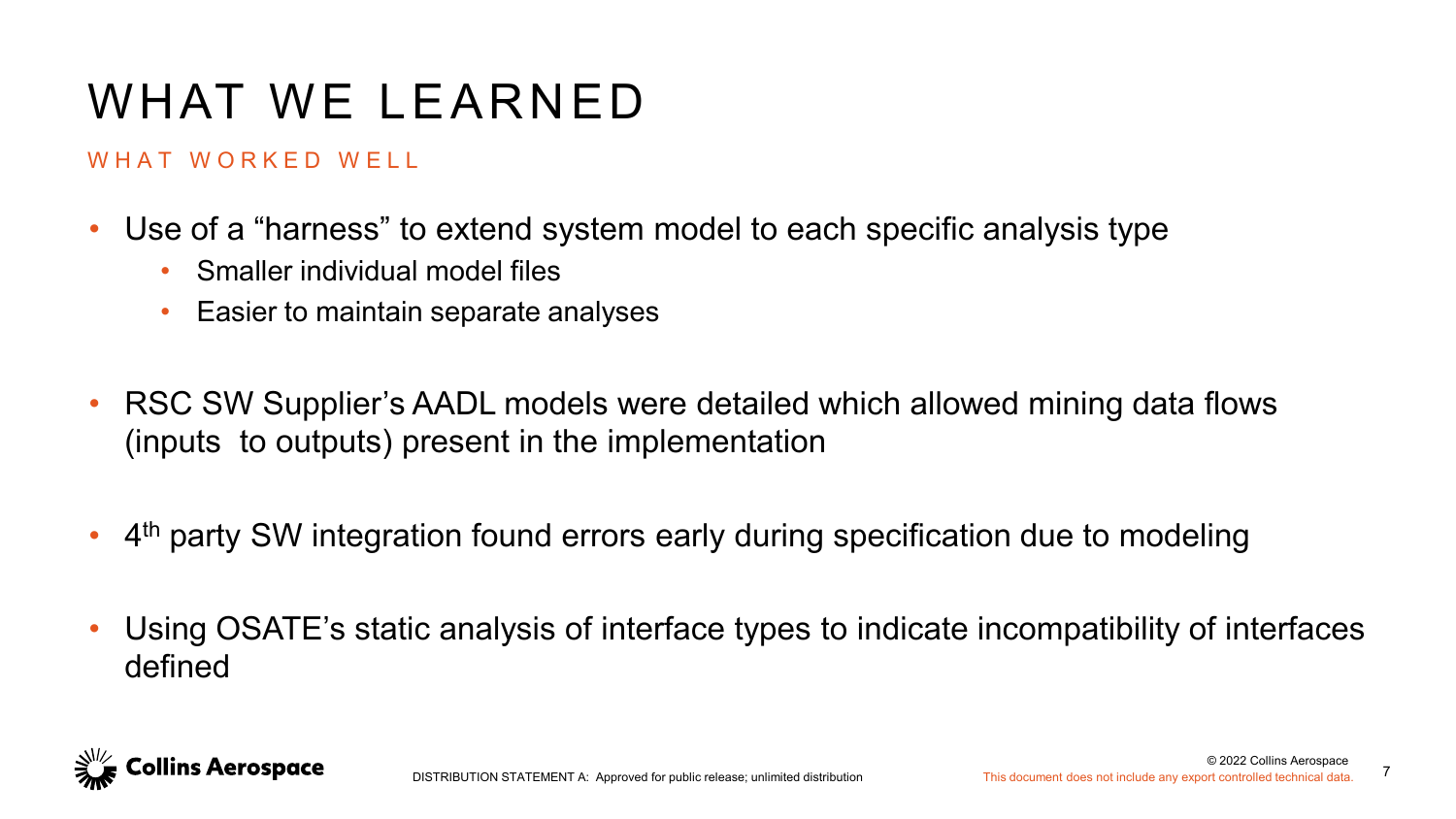# WHAT WE LEARNED

#### WHAT NEEDED IMPROVEMENT

- Engineering discipline relative to AADL model issues/problems found
	- Treat issues found as problem reports on system design
- Reusable components' SysML and AADL models were out of sync
	- SysML model represented future / complete state
	- AADL model reflected increment of functionality being delivered
- AADL models should precede software deliverables for analysis to impact implementation
	- Maintain strict versioning between model and software deliverable (I.e., the model is what the software build implements)
- To support integration, AADL models about software should focus on its execution unless targeting auto-generation from the model
	- Threads, thread rates, what's invoked by a thread
	- Supplemental to SysML sequence diagrams
- Each tool had unique syntax even if describing the same property (e.g. CPU utilization)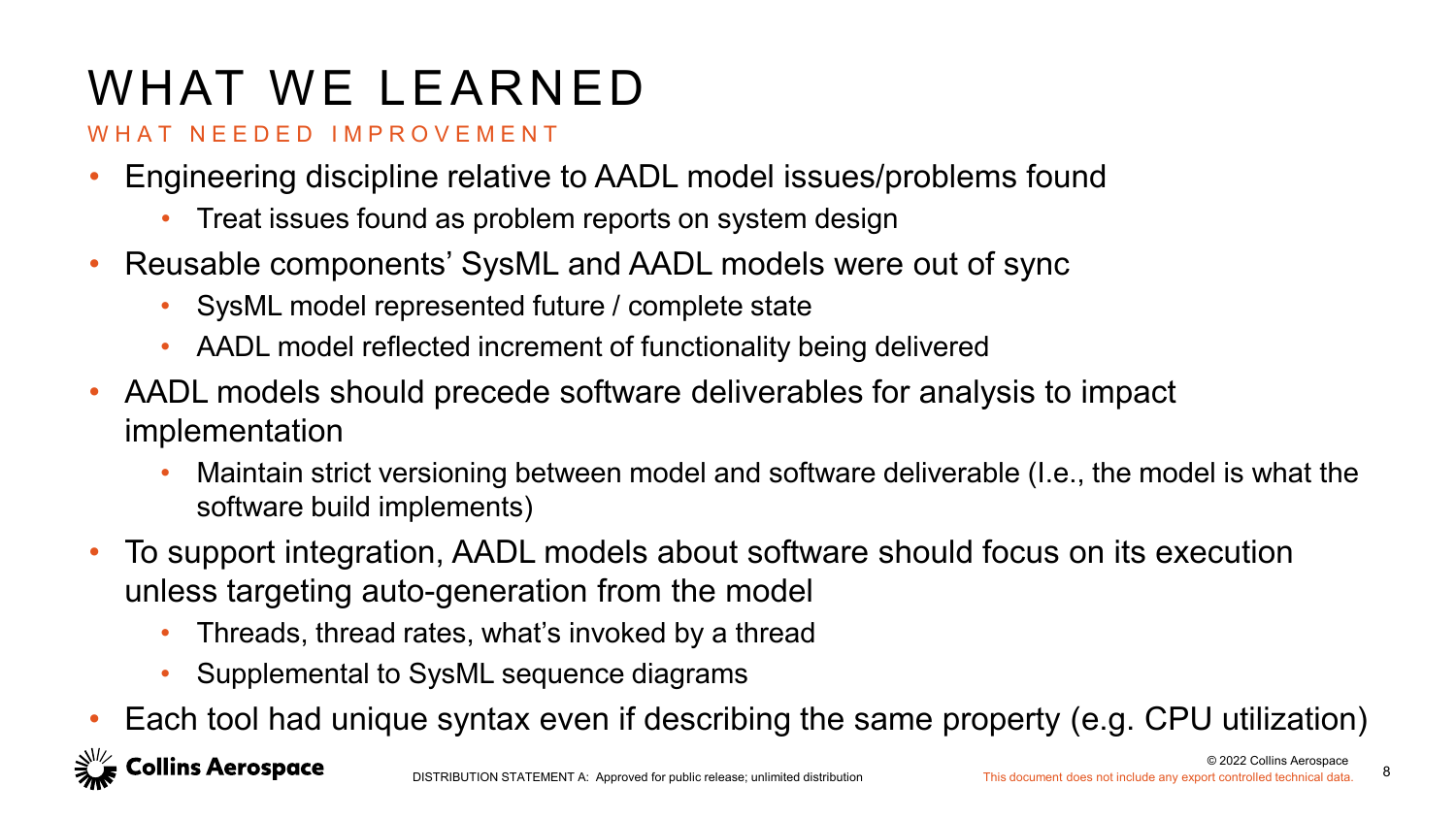### WHERE WE ARE HEADED

#### A DIVERSE DIGITAL ENGINEERING ECOSYSTEM

- ACVIP is one piece of the overall digital engineering strategy
- Use AADL models to help inform integration
- Use AGREE to build arguments of correctness as a supplement to test
- Expect "virtual integration" to align with diverse businesses, products, and domains with unique tools and varied digital engineering capabilities



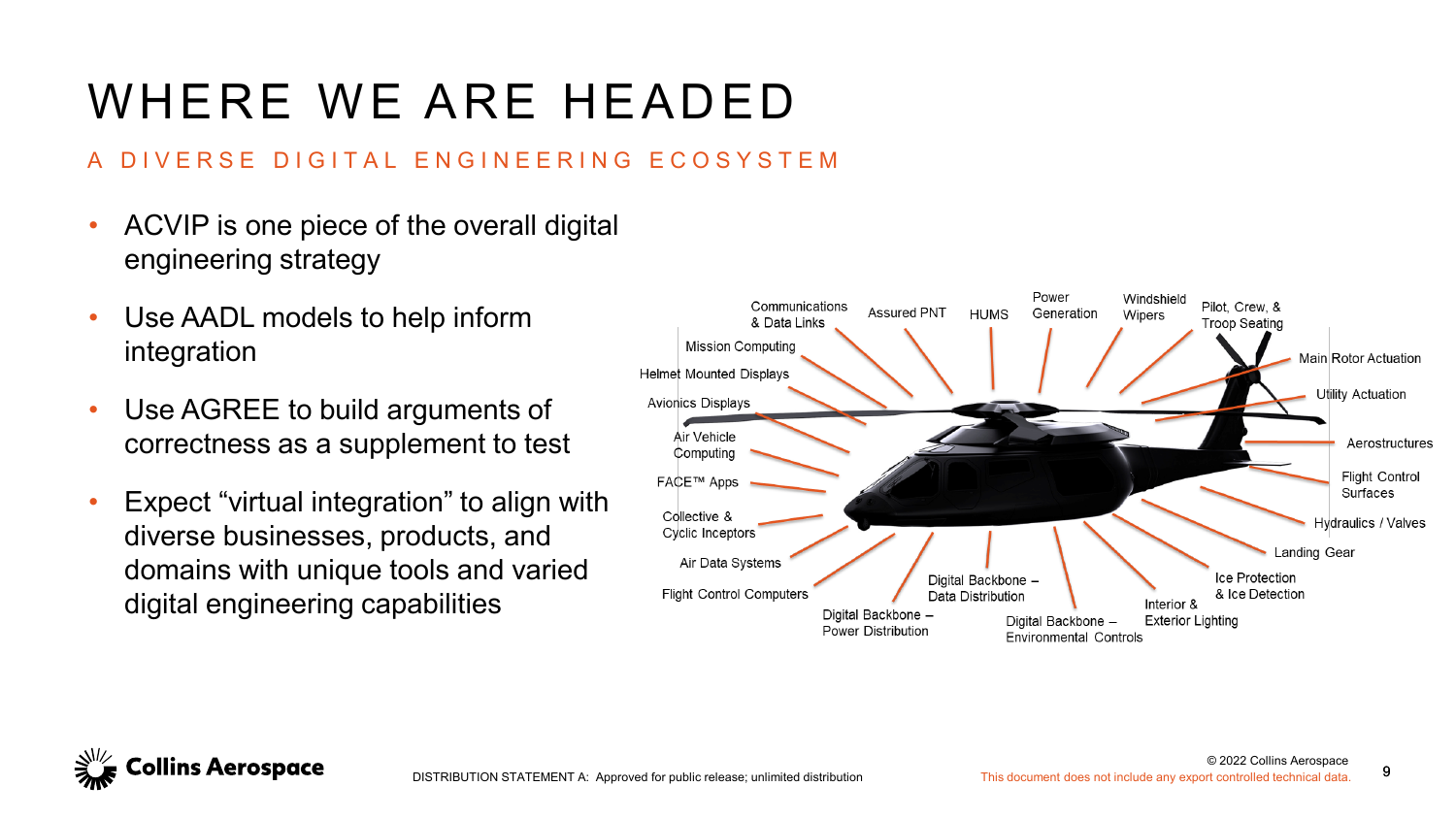# DIGITAL PRODUCT LIFE-CYCLE (DPLC)

COLLINS DIGITAL TRANSFORMATION INITIATIVE, WITH THE OBJECTIVE OF INTEGRATING AND DEPLOYING MODEL-BASED AND DIGITAL CAPABILITIES IN HOW PRODUCT IS DEVELOPED, PRODUCED, AND SUPPORTED



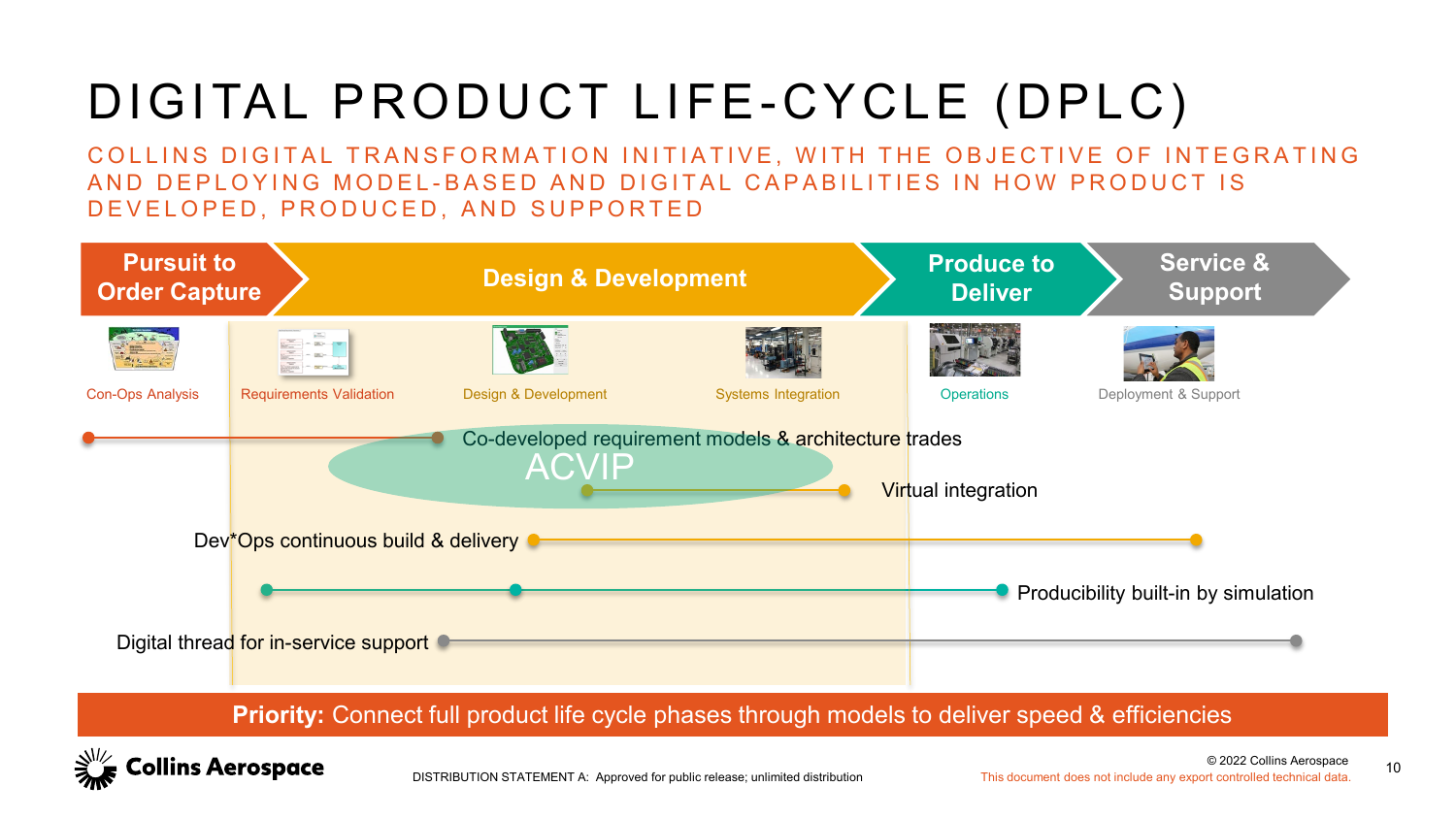# QUESTIONS?

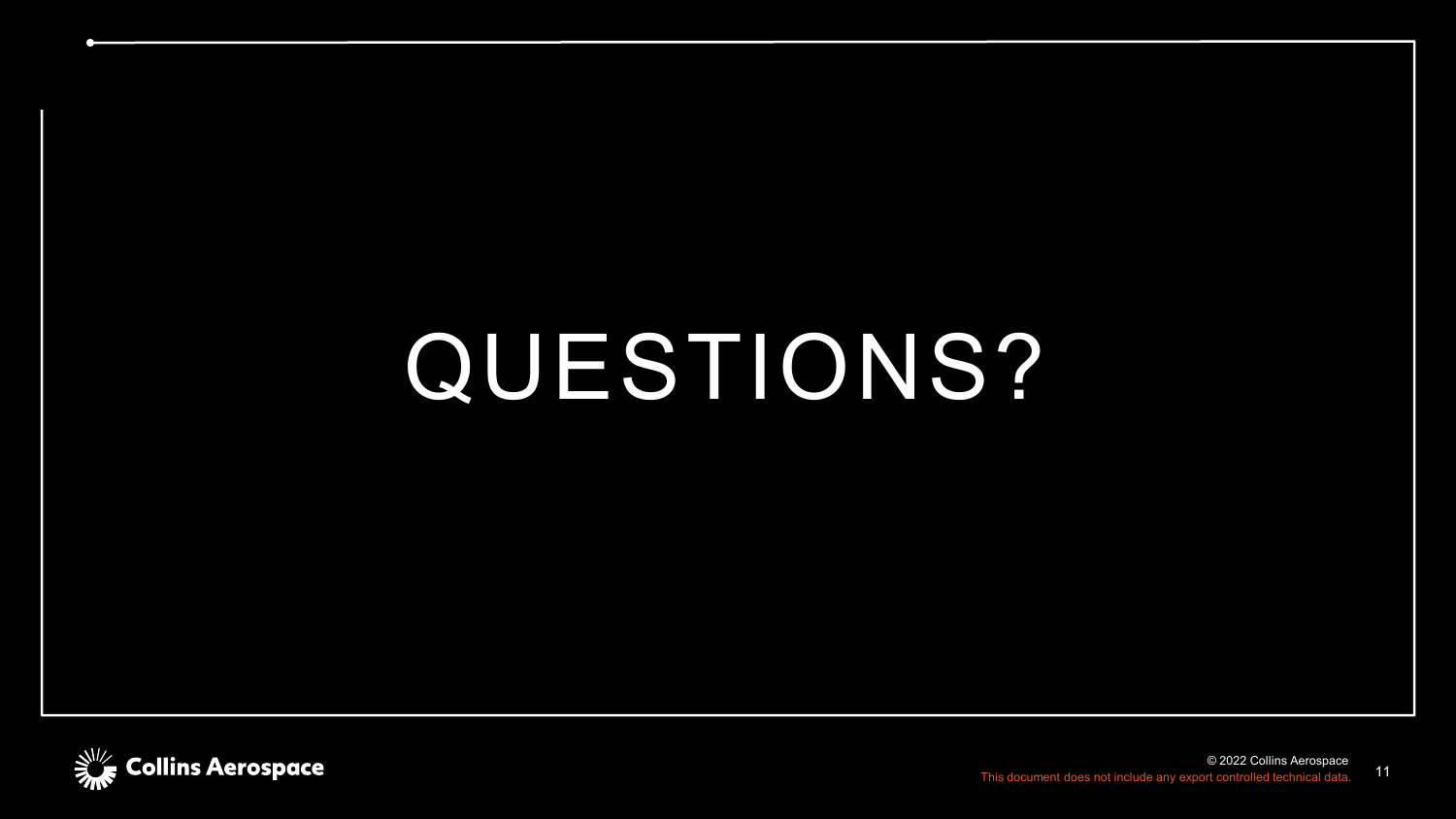#### BACKUP

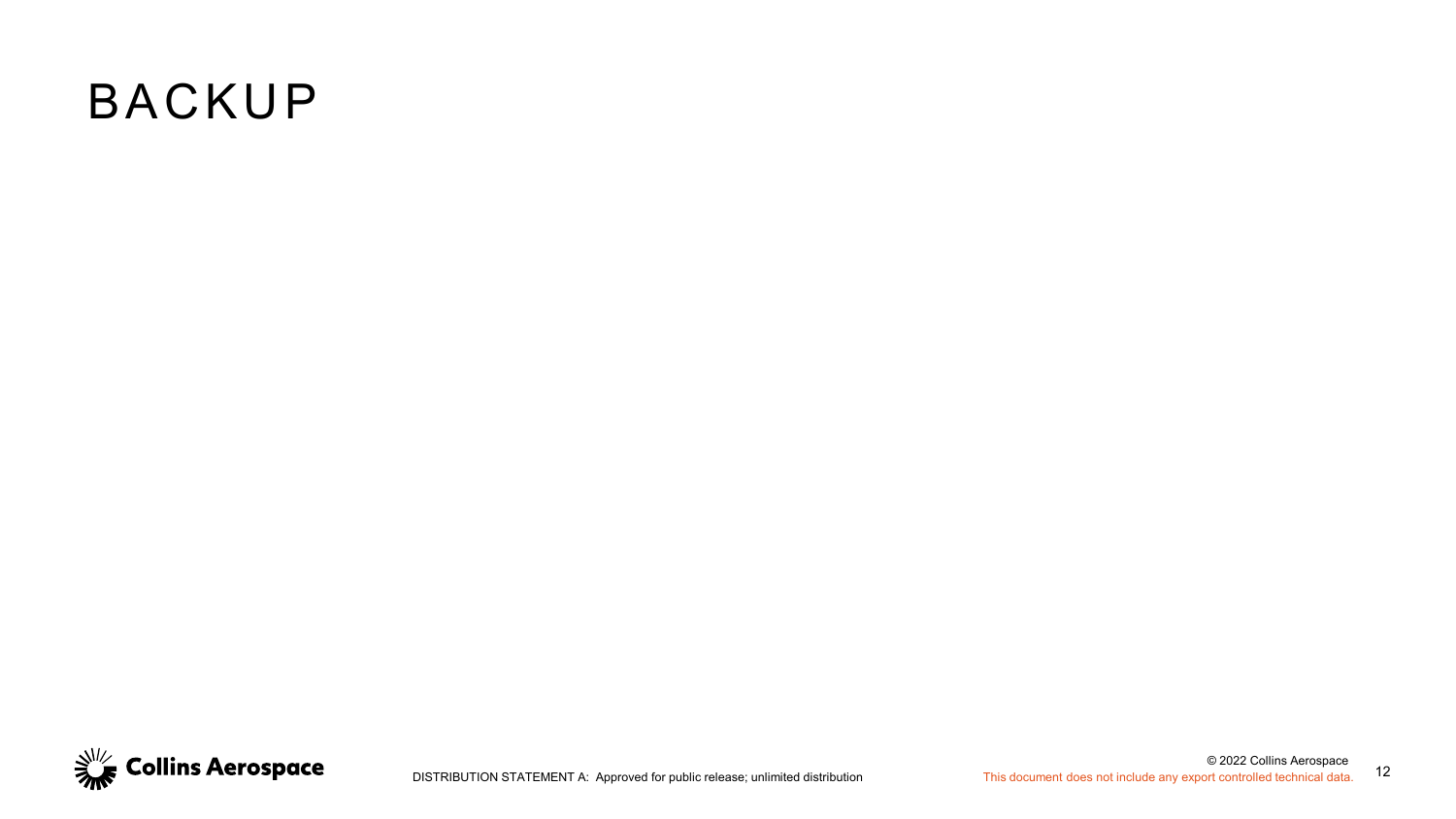### ACRONYM LIST

- AADL Architecture Centric Design Language
- ACVIP Architecture Centric Virtual Integration Process
- AGREE Assume Guarantee Reasoning Environment
- ASLT Assault
- ATK Attack
- AVN Aviation
- CAMET Curated Access to Model-based Engineering Tools
- CPU Computer Processing Unit
- DG Design Group
- DPLC Digital Product Life Cycle
- **FMV2** Frror Model Annex Version 2
- FACE Future Airborne Capability **Environment**
- FASTAR Framework for Analysis of Schedulability, Timing and Resources
- GFI Government Furnished Information
- HUMS Health Usage and Monitoring System
- JMR Joint Multi-Role
- MSAD Mission System Architecture Definition
- MSI Mission System Integrator
- ObjArch Objective Architecture
- OSATE Open Source AADL Tool Environment
- PEO Program Element Office
- PNT Position, Navigation, and Timing
- RefArch Reference **Architecture**
- RMF Risk Management Framework
- RSC Reusable Software Component
- SLICED State Linked Interface Compliance Engine for Data
- SW Software
- SysArch System Architecture
- SysML Systems Modeling Language
- UAH University of Alabama, Huntsville

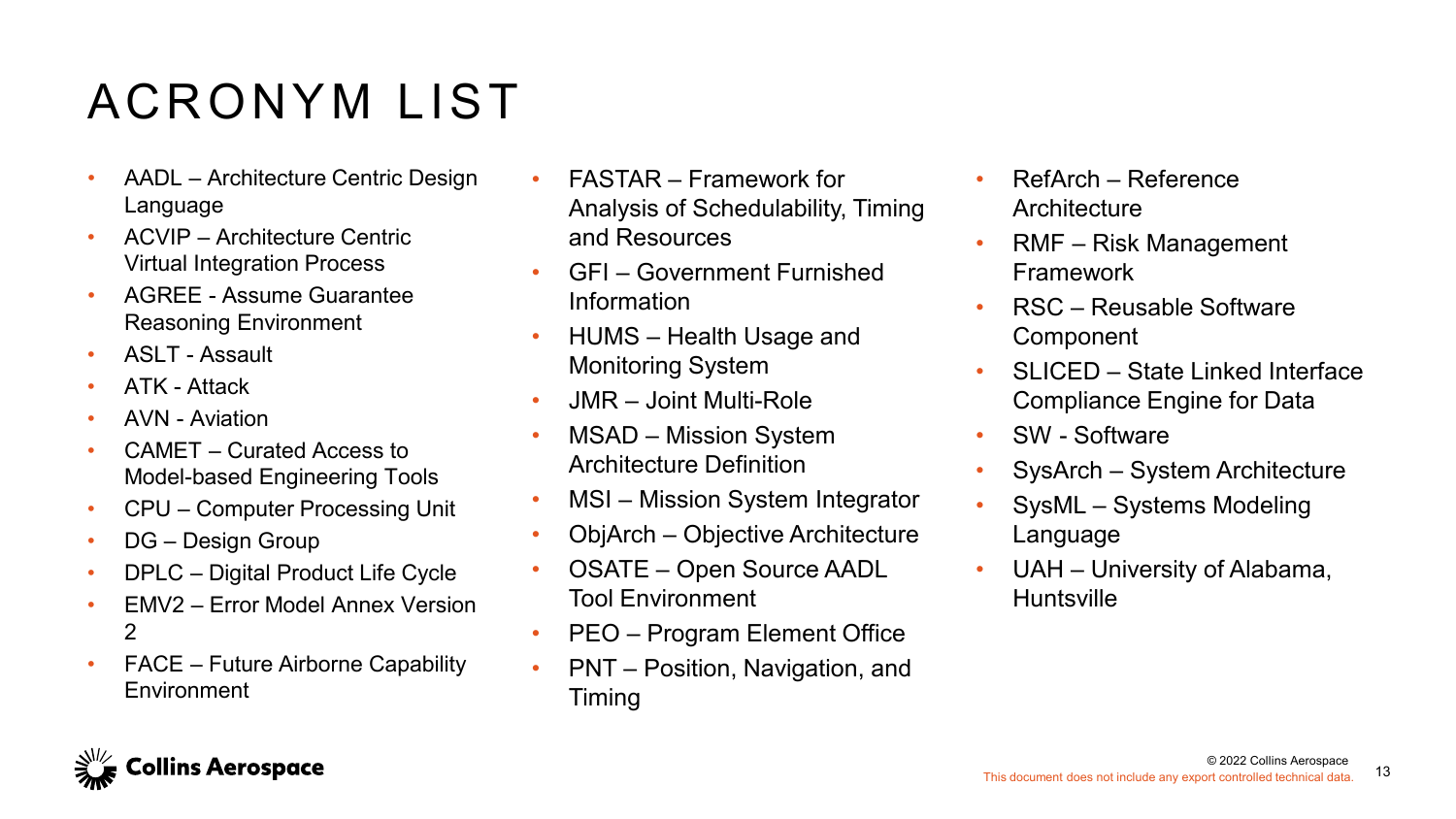#### ABSTRACT

• Collins use of Architecture Analysis Design Language (AADL)-based architecture analyses during Joint Multi-Role Mission System Architecture Definition (JMR MSAD) Capstone provided us an opportunity to analyze the implementation before we integrated reusable software components. Our brief provides an overview of our JMR MSAD Capstone effort, the Architecture Centric Virtual Integration Process (ACVIP) tools used, and how AADL analysis facilitated integration. We have since incorporated those lessons learned into our future digital engineering initiatives